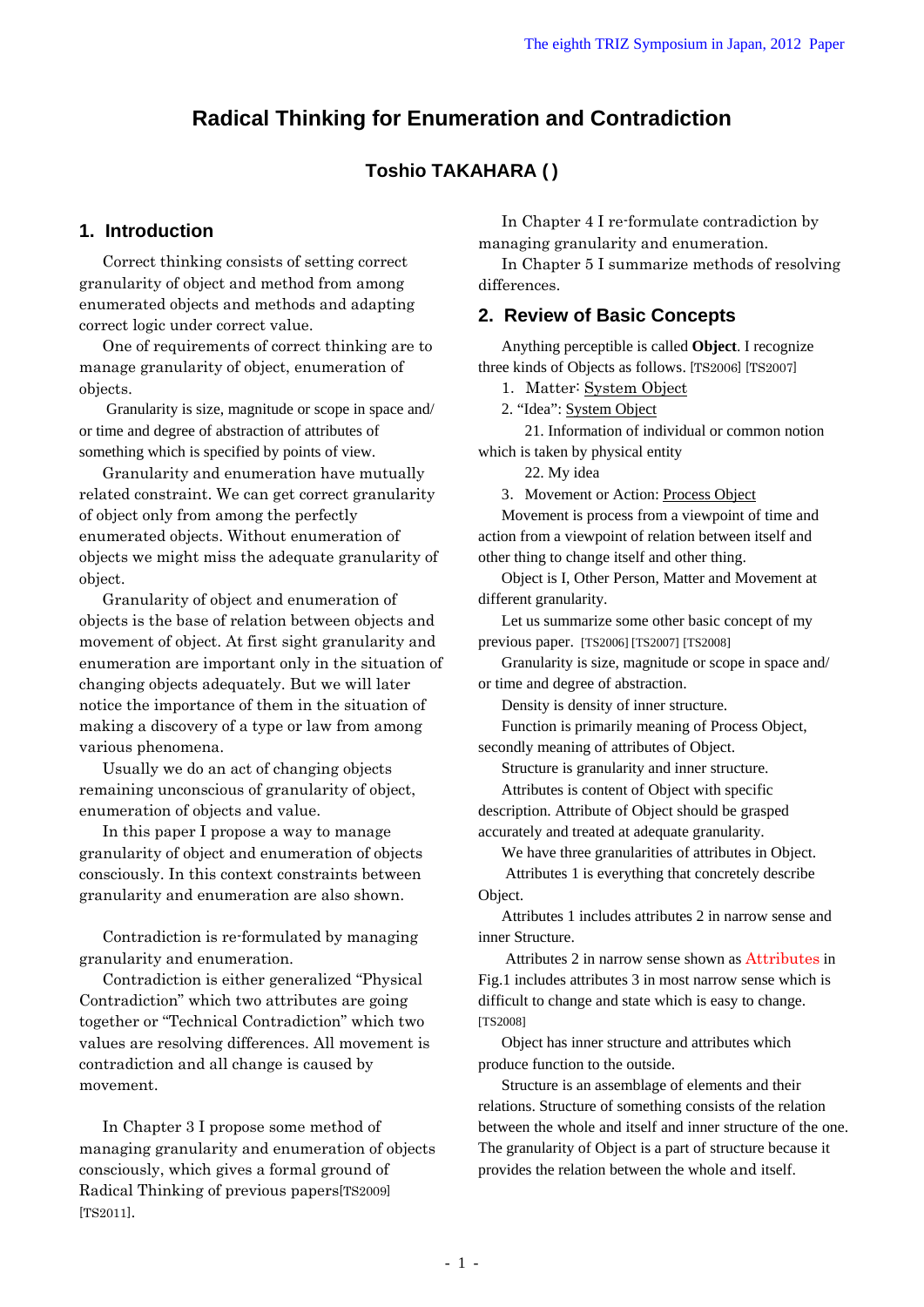

**Fig. 1 Structure of Object [TS2008]** 



**Fig.2 Human Life via Technology and Institution** [TRIZJ2003Jun]

Technology is an assemblage of technical means and its process of movements. Institution is an assemblage of common idea and its process of movements.

Examples of institution: Politics, Economy, Family, Company, Religion.

# **3. Granularity and Enumeration**

## **3.1 Object of Managing Granularity**  1) What is Granularity?

Granularity is size, magnitude or scope in space and/ or time and degree of abstraction of attributes of object which is specified by points of view.

So what is object of granularity?

Object of granularity is everything. But we restrict our target to object and value.

Size, magnitude or scope in space of value is for whom the concerned object or change of object is useful.

 Size, magnitude or scope in time of value is in what time range the concerned object or change of object is useful.

Degree of abstraction of attributes of value depends on what contents of attributes of the concerned object or change of object is useful.

## **2) Object of Managing Granularity**

At first we have object of managing granularity. And it expands to relation between objects and movement of object as follows.

**1.** Object or sub-object and its attributes.

**2.** Relation between attributes, between object and its attributes and between objects.

**3.** Movement or change of value, attribute and object.

Relation and movement include objective one and that in idea.

"Object etc." is defined as sub-object, object, relation between objects and/or movement of object.

## **3.2 Constraint between Granularity and Enumeration**

**1) Constraint that perfect enumeration is indispensible for correct granularity** 

We can get correct granularity of object only from among the perfectly enumerated objects. Without enumeration of objects we might miss the adequate granularity of object.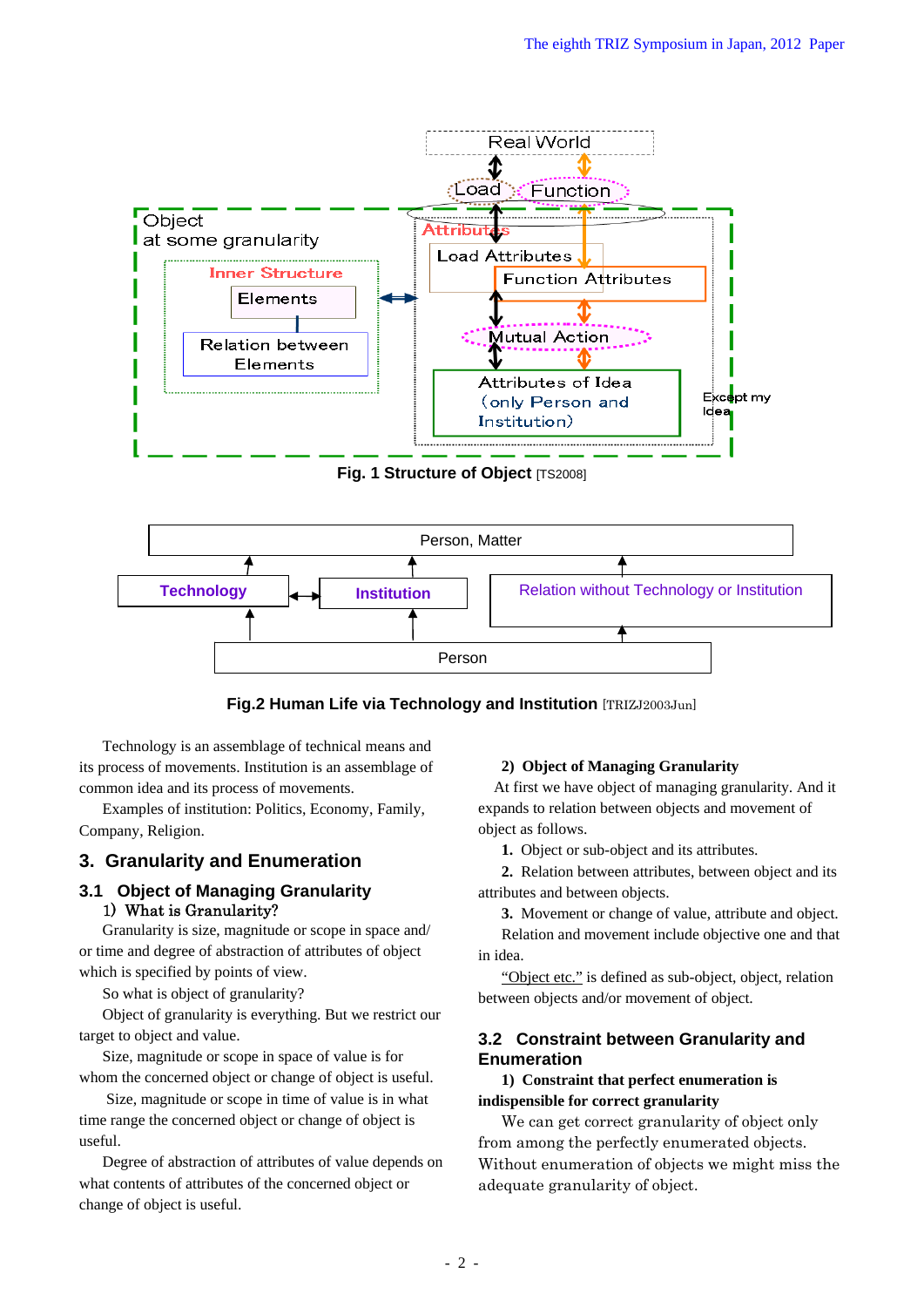Under this presupposition that perfect enumeration is indispensible for correct granularity, we will have three constraints, which need type or kinds, relation and movement.

We already know relation and movement. But we don't know "type or kinds". So let us define type or kinds.

#### **2) Constraint of type or kinds**

Types or kinds are what satisfy the following constraints under the premises of complete enumeration of object etc.

If we could classify "object etc." into not so many kinds of "object etc." at adequate granularity in which we can deal with the same type in the same way and deal with the different type differently, and which cover all "object etc." without leakage, we get types or kinds.

For recognition and changing object it is important to recognize types or kinds of "object etc.".

For simplification we use "object etc.". Don't forget this means object, relation between objects and/or movement of object.

### **3) General Constraint between Granularity and Enumeration: Principle of Enumeration**

Principle of Enumeration: Enumeration of "object etc." depends on total granularity of "object" etc." and granularity of "object etc.".

Inner structure of "object etc." is the granularity of each sub-"object etc." and relations between them.

Let us enumerate objects in a large box. This box has a hundred balls in it. A hundred balls are divided into ten small boxes having ten balls each. In this case specifying the large box is to decide the granularity from among the total world. And whether the object is ten small boxes or a hundred balls depend on granularity of object or inner structure of the large box. In this case granularity depends on granularity of size, magnitude or scope in space.

If these a hundred balls have various colors, whether objects are divided into three kinds of red-group, bluegroup and brown-group, thirty kinds of red, orange, etc. or a hundred objects of each color depends on granularity of attributes of the object in this case.

In Japan rainbow has seven colors. In some country it has five or six colors. Every country has color of rainbow as fixed notion.

#### **4) Constraint of Specifying Granularity**

Specifying granularity is useful in definition fixing something for the present and re-grasping something or changing something.

We have many ways of defining something which consists of definition by space enumeration, definition by time enumeration and definition from outside and from inside.

Definition by time enumeration is somewhat different from the other definition. Throughout unlimited time range from birth to disappearance, essence remains unchanged. Therefore something is defined as the process that essence is generating and running.

Definition by space enumeration is to express differences only by enumerating "object etc.".

Definition from outside is to express differences by descript function of "object etc.".

Definition from inside is to express differences by descript inner structure of "object etc." .

We can descript definition by space enumeration, definition from outside and definition from inside according to the general constraint between granularity and enumeration from the other direction as follows.

Total "object etc." is specified by enumeration of "object etc.", function or granularity of total "object etc." or inner structure of "object etc.".

## **3.3 Attitudes for Granularity and Enumeration and a Role of Granularity and Enumeration**

From the study of granularity and enumeration required for the change of objects, logical possibility of granularity and enumeration is revealed. Until now only a part of types of relation and movement and laws were found out. We need Radical Thinking for Enumeration [TS2011] to enumerate "object etc.".

### **1) Change of Recognition as Constraint Satisfaction**

It is highly recommended to be conscious on granularity and enumeration but moreover we need to seek for granularity and enumeration of "object etc." especially types of relation and movement and laws.

#### **1.1) Radical Review of Granularity**

A granularity specifies something. For specifying something, constraint of specifying granularity by both granularity and enumeration can review granularity of "object etc." such as object itself, relation or movement.

For example we should review and re-construct concept of possessing something which will be a new attitude for my object, object for me, our object or object for us.

#### **1.2) Discovery of Types of Object without Change**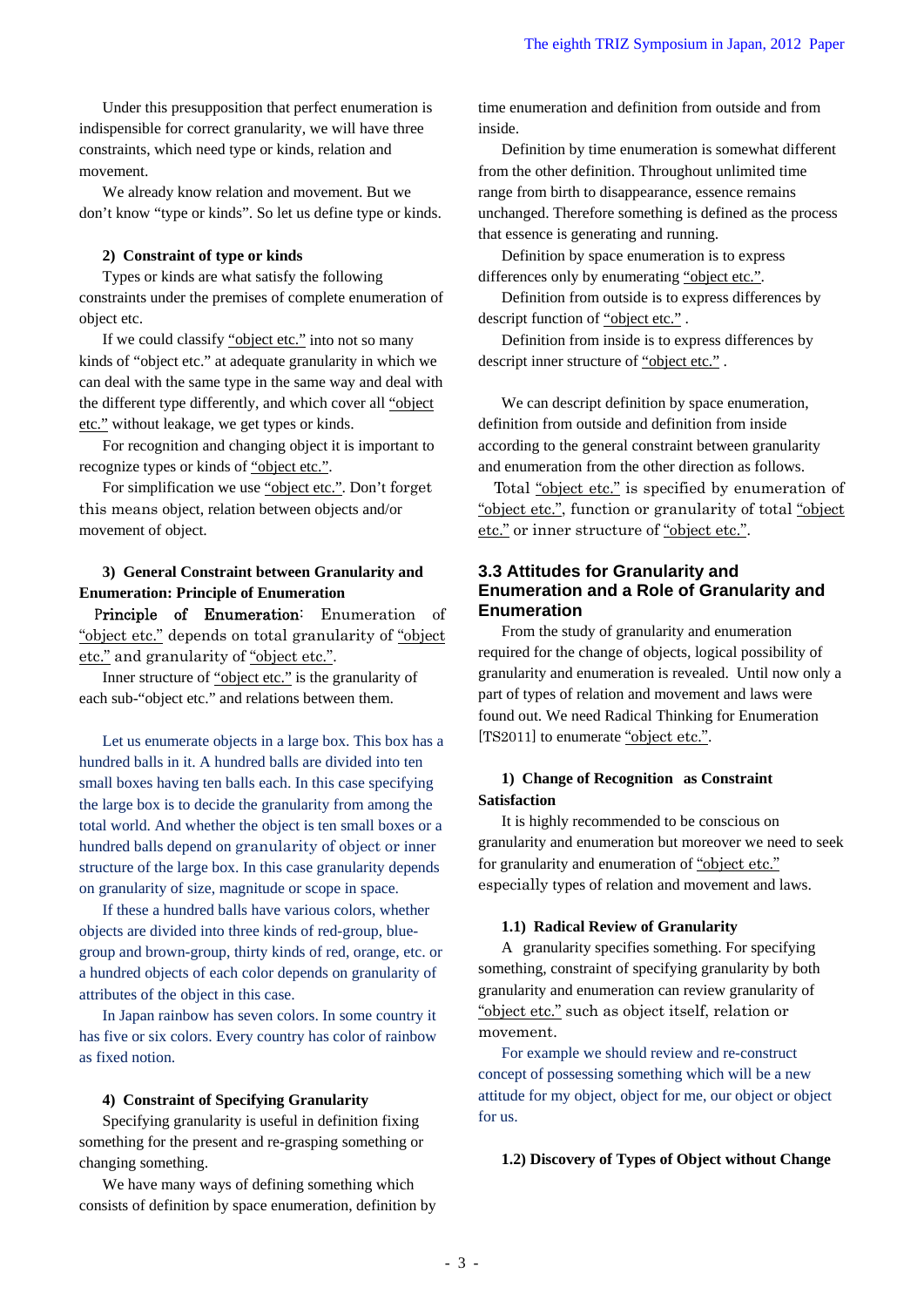We have already types of objects such as animals consisting of cow, horse, dog and cat, etc.. We can have a new useful type of object.

### **1.3) Discovery of Types of** "Object etc." **with Historical Change as Constraint Satisfaction**

For example production is classified into two types which consist of productivity and relations of production.

Productivity is the ability of production and relations of production is relations between something useful producing products. Both productivity and relations of production is the complex of many objects.

These types are different from that of animals. Cow or horse is the notion which is unchanged both in contents and names throughout history.

 Although the contents of productivity and relations of production are changing in each stage, the notion of productivity and relations of production are notions keeping unchanged in every stage of history. And relation or contradiction between productivity and relations of production works throughout every stage of history. Although the contents are changing in each stage, we have notions and relation keeping unchanged throughout the history.

As I will show later contradiction is a relation between two items. After enumeration of "object etc." throughout the history, if type of object and the types of relation or movement of the concerned object went together that might cause combinatorial explosion, we could find the new type of object and new types of relation or new types of movement or law simultaneously.

An example of this is the compatibility of new concept of contradiction, unit of the world and unit of dialectical logic shown later.

### 2) Change Facts

We can change "object etc." by changing granularity, value or relations of sub-"object etc.". This is a change by formal logic.

### 3) Timing of managing **granularity and enumeration**

We have two kinds of timing of managing granularity and enumeration.

We should review granularity and enumeration in advance.

And at present we decide granularity and enumeration. That is to live. And the way of life is the attitudes and method to decide granularity and enumeration.

## **4. Contradiction**

I will re-formulate contradiction formulated already in [TS2011].

Requirements of approximating model of the world, which has moving elements and mutually related elements, is to have units whose synthesis makes approximation of a phenomenon of the world.

As logic is movement or relation of thinking, this unit will also become a unit of dialectical logic. What is a unit which satisfies these constaints?

Contradiction is an assemblage of generating and movement of two terms and the outer movement that make them possible. Or contradiction is generation and movement of two terms which have relation with outer part.

Only outer movement can generate two terms. Outer movement consists of objective power and intentional personal will.

Two terms is two attributes of two objects, two attributes of one objects o two values of one object. Two terms are used to be called opposites.

This contradiction satisfies the requirements. This contradiction is the minimum unit which describes relation and movement of element and synthesis of units via attributes or state can approximate phenomenon to become model of the world. And it becomes a unit of dialectical logic.

We have four types of contradiction as follows. I will show some issues in dealing with beginning of barter which is one of the greatest inventions of the human being in the world in description of "The Capital" Chapter 1 by K. Marx

## 11) Contradiction or movement of two attributes which already exists going together and run autonomously, by objective power and/or by intentional human will.

Italic green letter shows the concerned part of [TS2011].

In [TS2011 3 ,

- *11) Structure of change in autonomous contradiction*
- *111) Opposites are two attributes in one Object*
- *112) Opposites are two attributes in two Objects*

Productivity and relations of production each of which consist of many objects is two attributes of an object of this type of contradiction.

K. Marx deal with the beginning process of barter which generate coin from the state of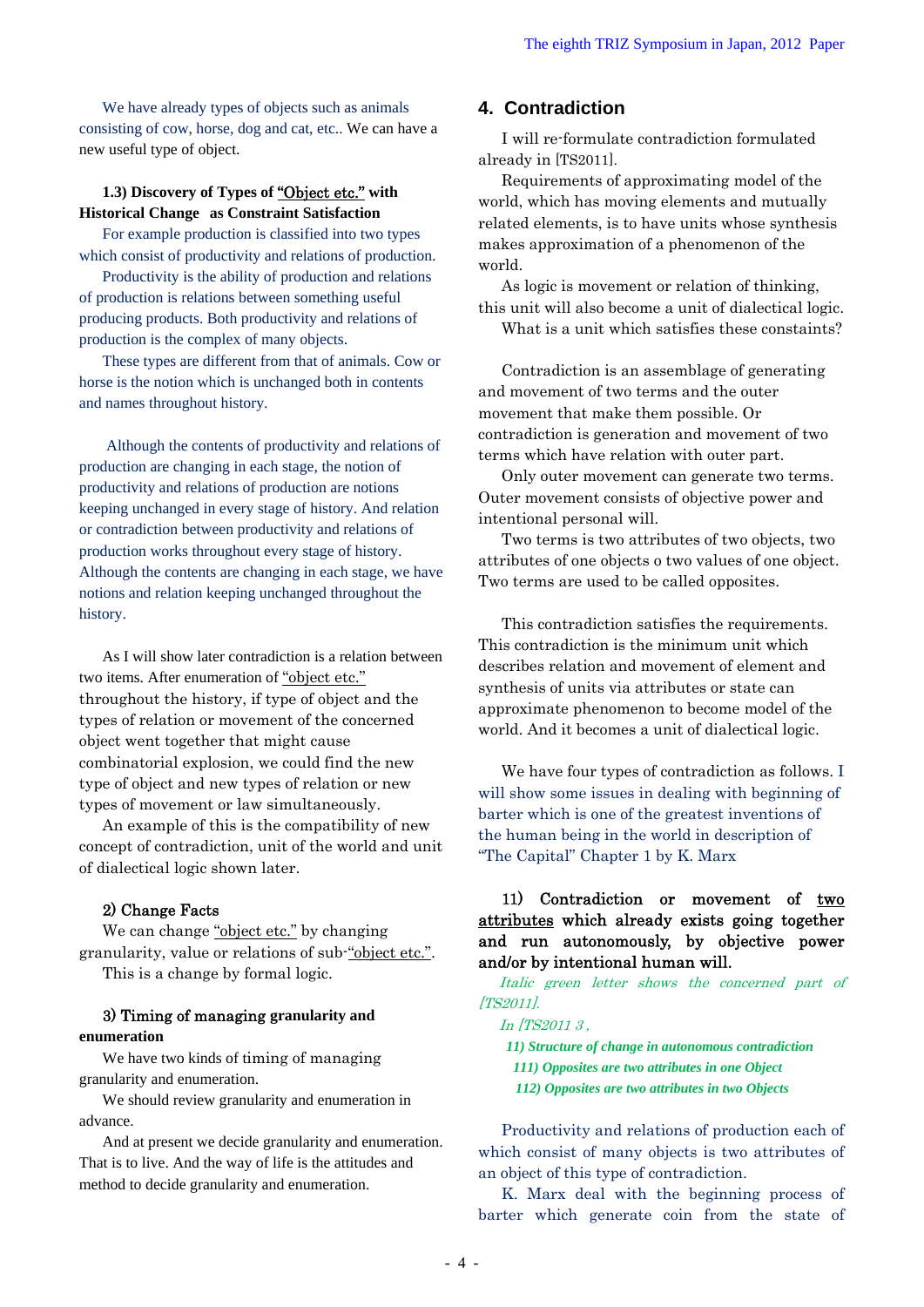commodity having use value and exchange value as autonomous movement without considering outer power of urging people to seek for more efficient exchange. This stage is what I call the third stage of beginning barter. And K. Marx started description of "The Capital" with this stage. [DC]

Beginning barter has two movement or contradiction which is mutual action between notions of two people and the one having two attributes of useful thing. This third stage has two movements or contradiction as in the first and second stage.

As many know the contradiction of the third stage of useful thing is resolved by separation of useful thing into coin by substantialization of exchange value. This is contradiction type 11).

On the contrary the other contradiction of mutual action between notions of two people who are representatives of the community is type 01) shown later.



**Fig.3 Stage of Beginning of Barter (Ages are not authorized)** 

## 10) Contradiction or movement which objective power and/or intentional human will make two attributes go together. [TS2011]

This is a movement of making relation. To Invention of language brings about communication. share something is a special case that two values of two attributes going together are equal.

*21) "Technical Contradiction" TC having two attributes 211) "Technical Contradiction 1", TC1 This is usual "Technical Contradiction" in TRIZ. 212) "Technical Contradiction 2" TC2 2121) TC21 2122) TC22 21221) TC221 21222) TC222 22) Contradiction of unity*

K. Marx does not deal with the next example as contradiction. [IEICE2012]

Example of contradiction generated by outer objective power or intentional will:

Invention of tool brings about labour and technology.

As same as tool and language, barter was invented at some stage of the history of human. What brings about In [TS2011], 3. barter? What barter brings about?

> Before the age of barter, human being does not have the consciousness of individual, community nor possessing. But common idea of representatives of each community on next three items starts institution of barter. In the first stage of beginning barter, ideas of two representatives of communities share next three notions that make barter possible.

1. Recognition that my community has something and other community has another thing.

2. Image that we will give you something we have and you will give us something you have.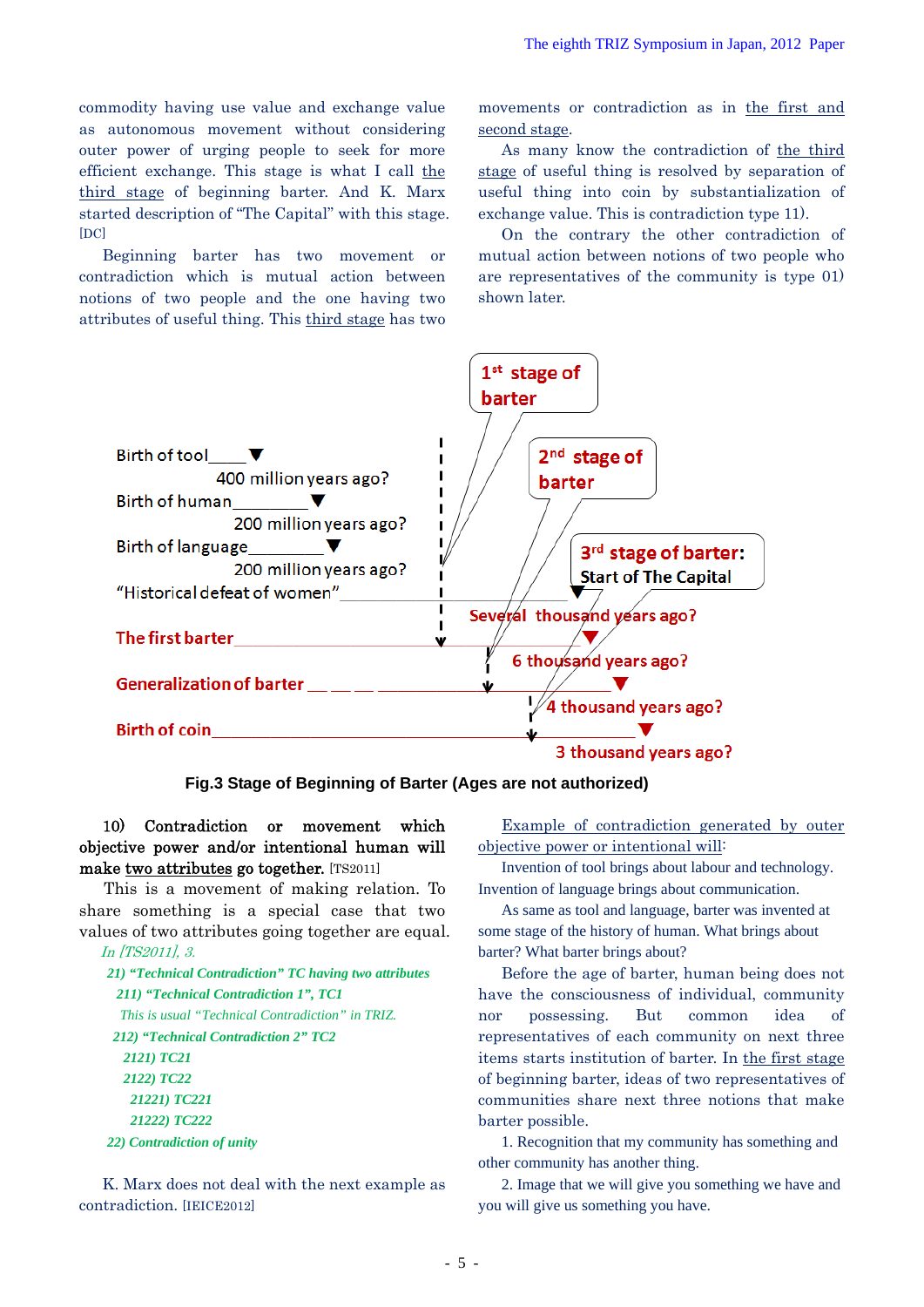3. When, where and what quantity do we give and take? [TS2010]

The invention of barer is the most important one in socalled "non-technical" area of usual TRIZ in the human history. This invention brought about institution including economy, politics, company, family, religion and nation in human society.

The outer power or intentional will in this case is a will to reduce human losses in the case of getting products from the other community and also surprisingly enough a will to enhance value of both communities or both representatives of communities. This is contradiction of type 10).

And also surprisingly enough at the moment ideas of two representatives of communities share notion that make barter possible, the concerned useful thing become to have two attributes of usefulness and exchangeability. This is also contradiction of type 10).



**Fig.4 First Stage of Beginning of Barter** 

Generalizing the term of usual TRIZ the contradiction or movement of generating two terms or two terms going together is called "Technical Contradiction". [TS2008]

01) Contradiction or movement which resolve differences between two values of one attribute autonomously, by objective power and/or intentional human will.

### In [TS2011], 3.

*A) Contradiction having two values of one attribute to resolve differences* 

#### *10) "Physical Contradiction 1"*

 *Change itself in autonomous contradiction.* 

 *Contradiction of real world at density of change itself.* 

 *20) "Physical Contradiction" having two values of one attributes* 

#### *201) "Physical Contradiction 3" PC3*

 *Contradiction to start action having a value "a" at this time and a value "b" of simple purpose at different time.* 

*202) "Physical Contradiction 2", PC2 which is usual "Physical Contradiction" in TRIZ 20) Two Object formerly united is united by effort.*

K. Marx does not also deal with the next example of generalization of barter as contradiction. Therefore he does not grasp whole movements as contradiction.

At the second stage of beginning barter shared notion of two representatives of communities has been deepened which is to be analyzed. This is contradiction of type 01). And shared notions are widely spread into community.

Accidental value of exchange which is one of two attributes in the other contradiction in the concerned useful thing is changing to fixed exchange value to become into existence of commodity. [TS2010]

This is also contradiction of type 01).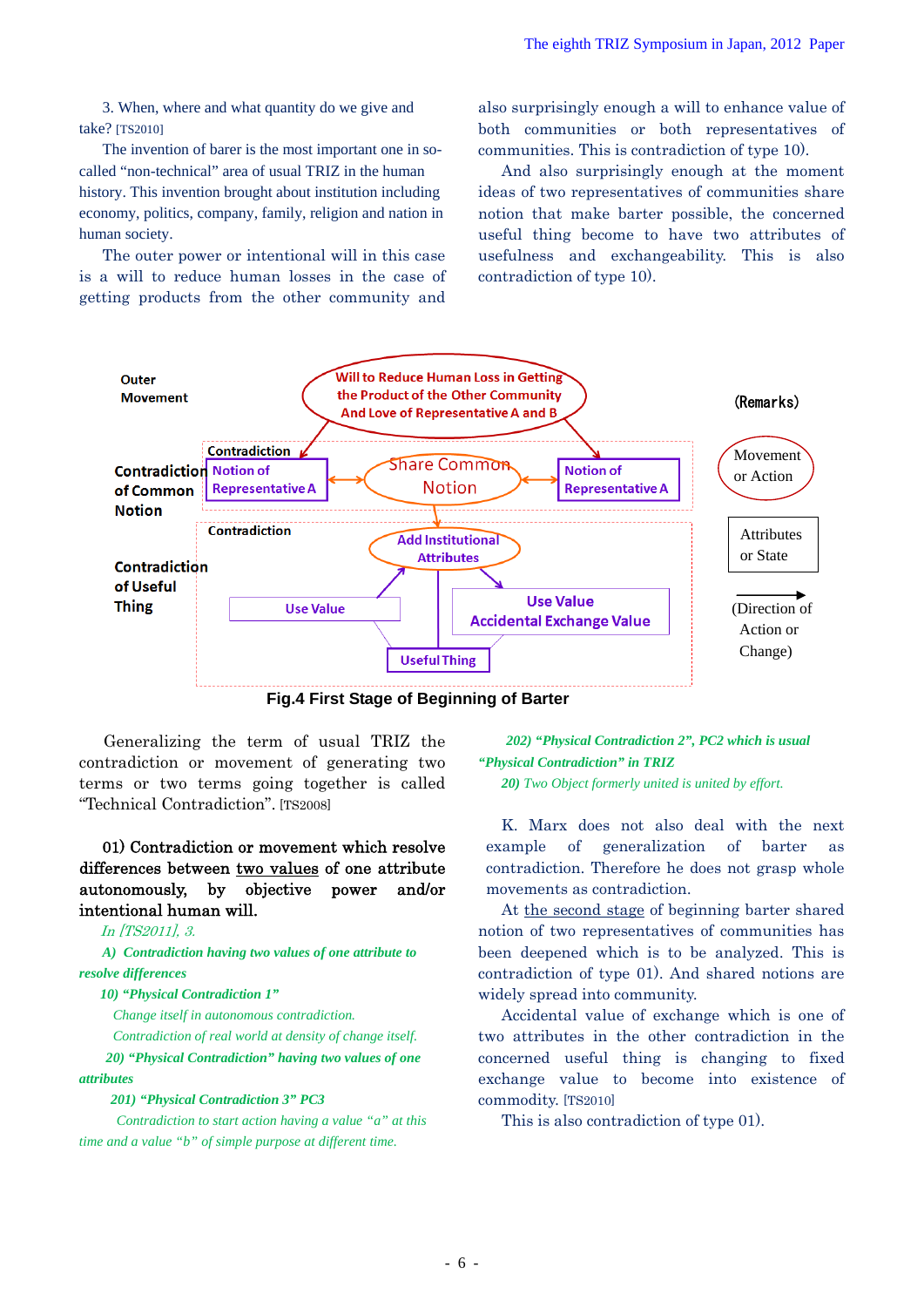

**Fig.5 Second Stage of Beginning of Barter** 

After this second stage "The Capital" begins the story of the third stage. The contradiction of the commodity was shown formerly as type 11). The other movement or contradiction in this stage is mutual action between notions of two people who are representatives of the community. The shared notion is deepened into a spread of consciousness of other person, self-consciousness and consciousness of possessing. And shared notions are widely spread to all over community

This is contradiction type 01) which change value of attributes.

Example of contradiction of resolving differences by outer objective power or intentional will: Positional movement.

Example of contradiction of resolving differences by intentional will: To change the temperature of this room to the desired one.

Generalizing the term of usual TRIZ the contradiction or movement of generating two values or resolving differences of two values are called "Physical Contradiction" in broad sense. [TS2008]。

## 00) Contradiction or movement which generates two values by objective power and/or intentional human will.

This contradiction or movement is newly added to [TS2011].

Contradiction is either generalized "Physical Contradiction" which two attributes are going together or "Technical Contradiction" which two values are resolving differences according to

density. Contradiction of use value and exchange value in the third stage of barter is "Technical Contradiction". It is also recognized as "Physical Contradiction" which makes efficiency of barter better.

We have types of contradictions which consist of autonomous contradiction, running and generating movement by objective force and intensive human will.

## **5. Resolving Differences**

We get recognition of contradiction of changing of objects and related knowledge of unchanged objects. To change something is to generate a media of running or resolving contradiction by intentional will. The solution gives us compatibility or something going together or resolving differences to resolve problem.

As recognition at this time I have an individual recognition of accidental situation and inevitable situation and general recognition of inevitable situation.

Then I have a process of resolving differences and some issues to be solved are shown. [SSAA] is very informative.

1) I have types of purposes which consist of making new function, idealization and resolving problem in narrow sense [TS2007] [TS2008].

I can formulate any issues by any type of purposes to resolve "Physical Contradiction" in broad sense.

Example of acid attack: Cubes are placed in warm acid to investigate the effect of various acids on the cubes. Unfortunately, the container that holds the acid and cubes is corroded. The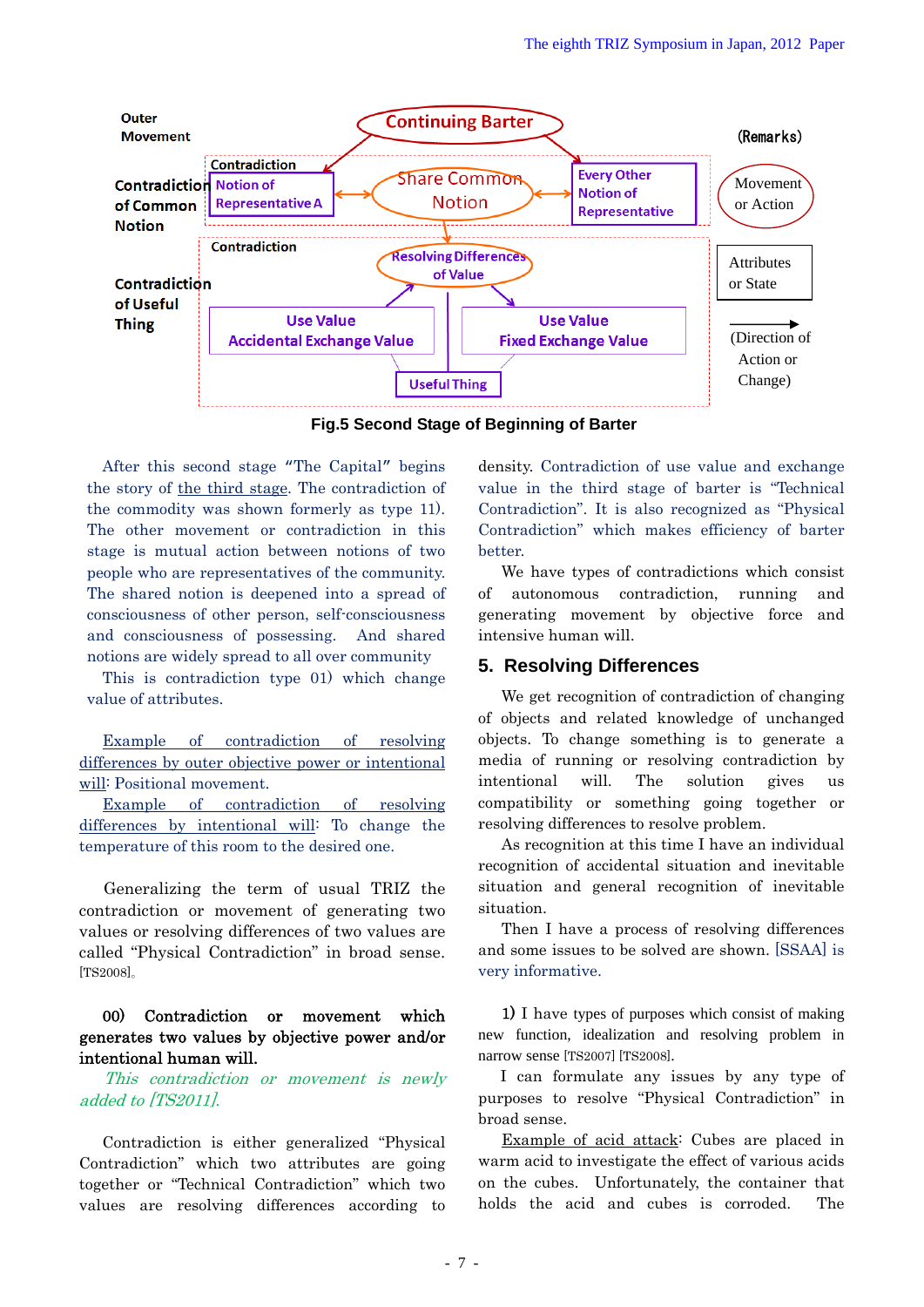container is made from a gold and is very expensive to replace. Because the acid is so reactive and the test is performed often, the pan must be replaced frequently. This operation is very expensive and we would like to reduce the cost of replacing the container. [TS2006] [RH] [LB]

We can enumerate facts, purposes and method at any granularity. Some of the granularity are shown as follows.

Enumeration of System Object: Matter

Cube, Acid,

Vessel (Attributes1: Material,

Attributes2: Weight,

Attributes3: Form,

Attributes4: Size,

Attributes5: Inner Structure,

Attributes6: Cost ), Air

Enumeration of Process Object: Movement, Action or Process)

Test of Cube (Attributes1: Tempereture,

Attributes2: Barometric Pressure,

Attributes3: Time of Test, its value t ),

Retaining Cube,

Corrosion of Vessel (Attributes1: Operation Time, its time t,

Attributes2: Number n of Replaces in time t),

Replace Vessel (Attributes: Working Cost, its value Cr )

### Purposes at Granularity of Solving Issues

Item 1 includes item 2 or 3.

1. To minimize cost of replace per unit time  $(C + Cr) n / t$ 

2. To remove Process Object to corrode vessel by acid ( To minimize C is to remove System Object to bring out C)

Minor change of 2: Remove vessel,

Minor change of 2:Replace to chieper vessel such as air or water,

Minor change of 2: Not to corrode vessel、

Minor change of 2: Autonomous repairing vessel

3. To remove Process Object of replace vessel (To minimize Cr is to remove Process Object to bring out Cr)

#### Purposes at Granularity to idealize

To minimize resources is to cube itself hug acid or autonomous repairing vessel.

### Purposes at Granularity to make a new function

To make a new function not to corrode vessel.

[RH] [TS2010 3.4 ]

2) Types of purposes which consist of making function, idealization and resolving problem in narrow sense are converted to types of object change. [TS2007] [TS2008]

Types of object change are attributes change, generating object and deleting object. [TS2007]

21) If we can do so using The 40 Principle, USIT Operator and Principle U,P,D, etc. we do so. [TS2008]

Example of acid attack: To remove Process Object to corrode vessel by acid we remove vessel by the principle P. [TS2008]

Or 22) If we should resolve usual "Physical Contradiction" in narrow sense we do so.

3) Usually these actions cause side effects to bring out "Technical Contradiction" because every object is mutually related. In this case we resolve "Technical Contradiction" by 40 Principle etc.

Example of acid attack: Removing vessel causes side effect of deleting sustaining cube and acid by vessel. So we must resolve "Technical Contradiction".

We have various granularities of "Technical Contradiction". [TS2006] [TS2009]

1. To realize compatibility of testing cube and removing vessel.

2. To realize compatibility of sustaining cube and acid and removing vessel.

3. To realize compatibility of contact of acid and cube and removing vessel.

4. To realize compatibility contact of acid and cube and no contact of acid and vessel.

5. To realize compatibility corrosion of cube and no corrosion of vessel.

4) If we cannot perform 2) 3), we have the next cases.

41) The case that we have no opposites.

This is the case that we are going to make entirely new function from the state without having anything. This is different from the situation of the case of acid attack and ASIT which make "new" function using the situation of the present from reversal point of view. In the case of acid attack opposites are in front of us and enumeration of objects is completed. But this difference is relative.

 As shown before, K. Marx deal with contradiction that opposites already exist. The 40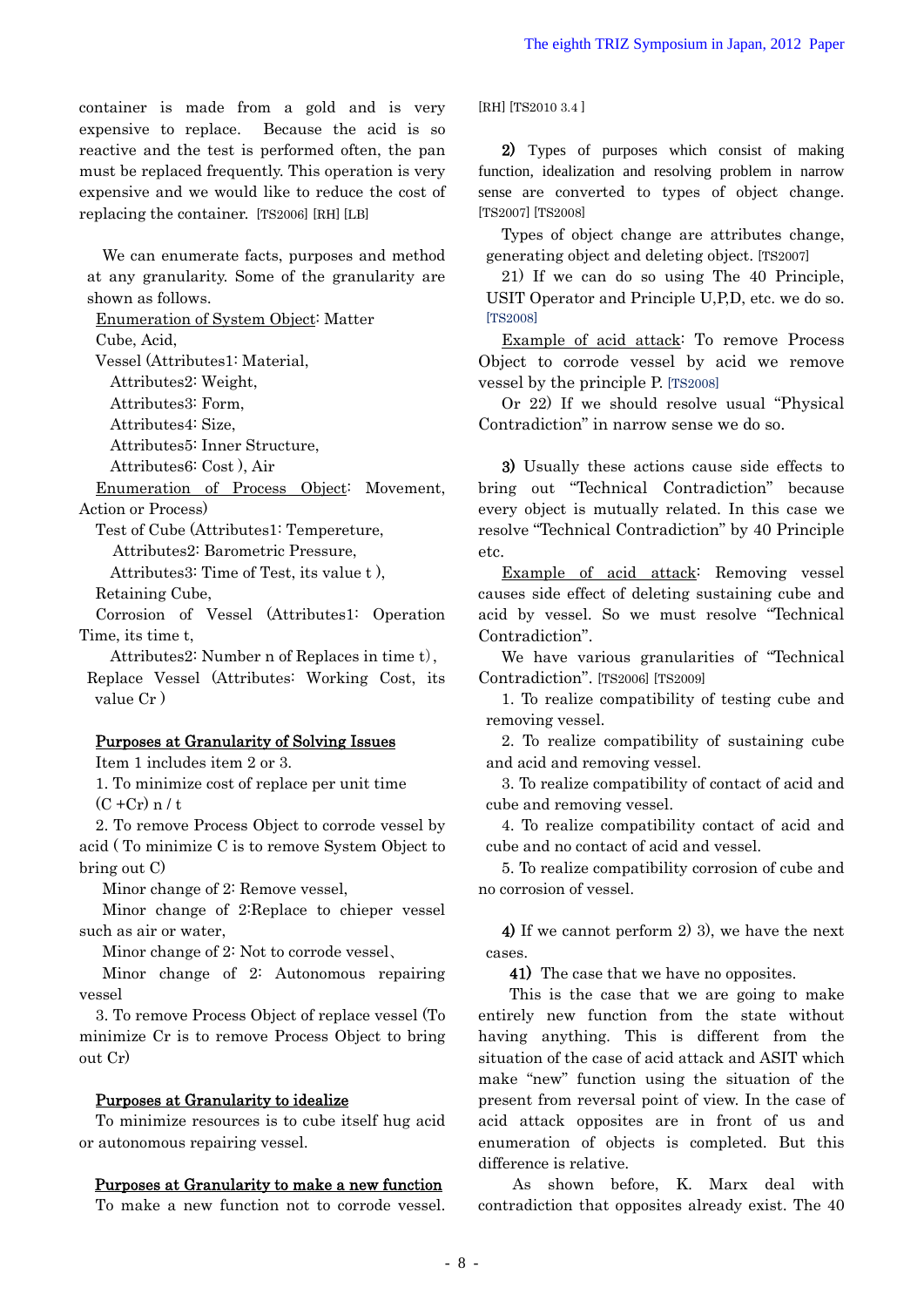Principle don't include the one which generates opposites. But generating opposites is important both theoretically and practically. We have two cases.

411) The case that we have to decide someone view.<br>or something to act.

412) The case that we have no objective opposites.

In the both cases we must select from among enumerated candidates, from among candidates not enumerated or we must decide to select the one with no candidates. We have no method to decide this.

42) The case that we have opposites but cannot transform them. The issue in this case is whether transformation belongs to same granularity or dimension or not. So we have next two cases.

421) We have the case that we have opposites but cannot transform them although transformation belongs to same granularity or dimension. As the present principles are not enumerated, we might miss the transformation. Phan Dung said at keynote speech in

We can divide the issue of cid attack into two stages. The first stage is how acid contact cube without vessel.

The second stage is how the contact is continuing. This stage will become 422).

422) We have the case that we cannot transform opposites because transformation belong to different granularity or dimension.

At present in this case we should seek for method of domain-dependent ones such as "Effects" data-base in TRIZ.

Example of acid attack: The second stage of acid attack is to seek for means that acid corrodes cube without vessel. We can use gravity, pressure of wind, wind flow, cyclic flow of acid, centrifugal force, buoyant force or surface tension. [SSAAN]

The cases that we don't have means have been enumerated. But we can take next issues into consideration.

43) We can have approximate solution or quasisolution. Or we can improve issues if we don't have radical solutions and vice versa. These solutions depend on whether we are restricted to only usemode or we can re-construct all systems.

## **6. Conclusion**

Granularity is size, magnitude or scope in space and/ or time and degree of abstraction of attributes of object which is specified by points of

Enumeration of "object etc." depends on total granularity of "object etc." and granularity of "object etc.".

It is highly recommended to be conscious on granularity and enumeration.

In the enumeration of "object etc." throughout the history, if type of object and relation or movement of the type of concerned object went together satisfying constraints that might cause combinatorial explosion, we could find the new type and new law.

The usual present contradiction or dialectical logic is for many people that of Hegel, autonomous contradiction by Marx or "Three Laws" by Engels. In reality some of "The TRIZ Journal" in early ages shows an introductory description of "Three Laws" by Engels.

TRIZCON2001 as follows. "Dialectics is the science of most common laws of nature, social and mental development. Creativity is associated with a development, so TRIZ has selected dialectical laws as its philosophical foundation. There are three basic laws of dialectics: 1. The law of the negation of negation, which conveys the direction of development. 2. The law of the mutual transformation of quantitative and qualitative changes, which demonstrates the mechanism of development. 3. The law of unity and struggle of opposites, which demonstrates the source of development. Of them, the third law is the nucleus of dialectics and the first two laws may be considered as particular cases." "Development, from the viewpoint of dialectics, can be understood as follows: Supposing at first the system was at some level of development where there was unity of opposites. This unity does not exist forever. Because of changes and a struggle (mutual interaction) between the contrary sides, the initial unity is broken and a contradiction arises. The contradiction is resolved so that the system turns to a new level of development (new unity)." [PD]

His view is splendid but narrow and restricted.

The re-formulation of contradiction which has a possibility of containing these usual ones is totally and only based on my generalization of contradiction of TRIZ by G. S. Altshuller which is